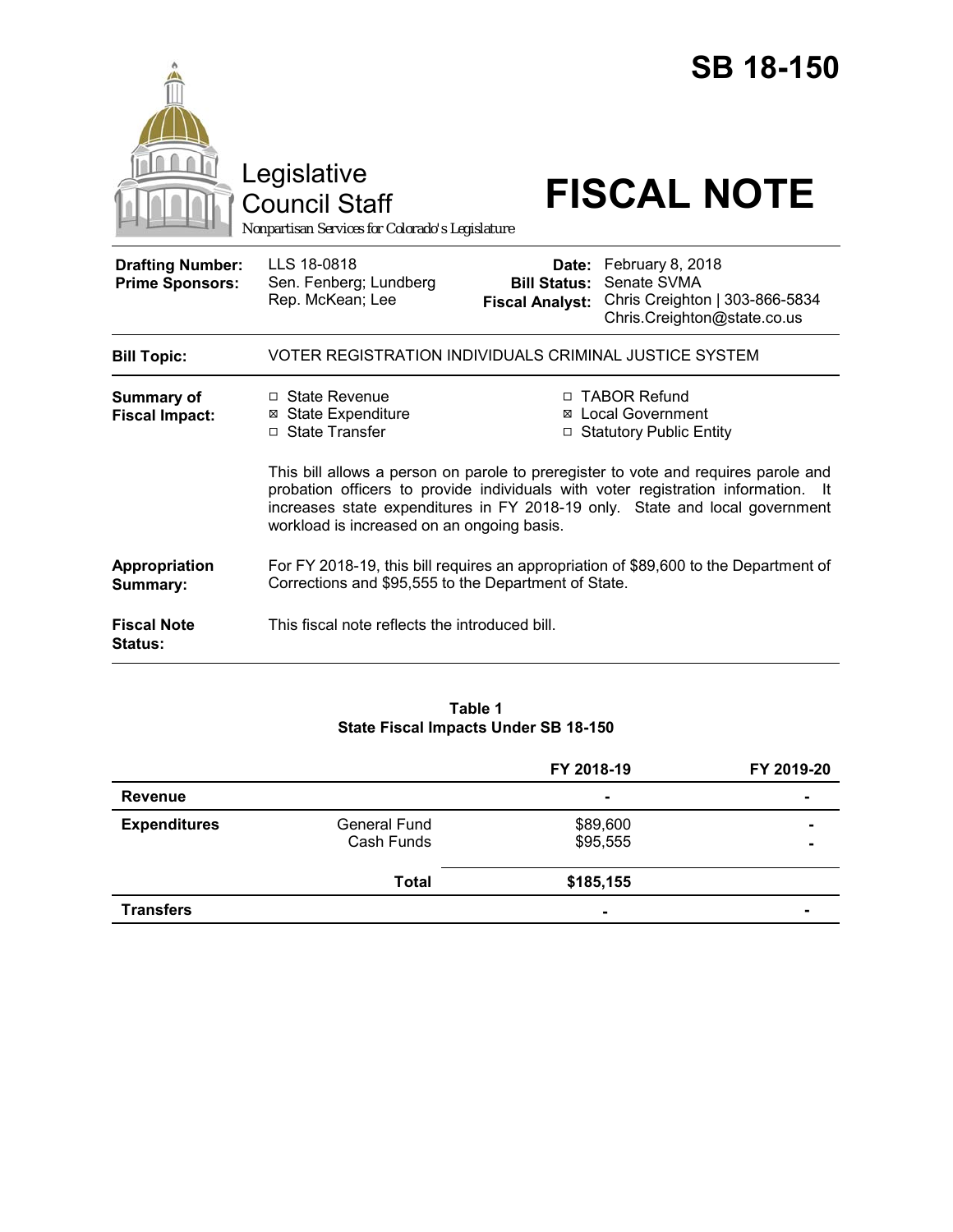February 8, 2018

### **Summary of Legislation**

This bill allows a person on parole to preregister to vote. A person preregistered to vote is automatically registered when the Department of State (DOS) receives notice from the Department of Corrections (DOC) that the preregistered person has been released from parole. Parole officers are required to provide parolees with information for how he or she can preregister to vote at their initial meeting. At the last meeting prior to his or her release from parole, the parole officer must provide information on how to register, confirm, or update voter registration, how to obtain and cast a ballot, and how to obtain voter informational materials. The DOC must provide a report on all individuals released from parole to the DOS on a regular basis. This bill also expands the duties of a probation officer to provide voter information to persons on probation.

#### **State Expenditures**

For FY 2018-19 only, this bill increases DOC expenditures by \$89,600 and DOS expenditures by \$95,555. Parole and Judicial Department workload is increased on an ongoing basis. These impacts are shown in Table 2 and discussed below.

| <b>Cost Components</b>                                  |       | FY 2018-19 | FY 2019-20 |
|---------------------------------------------------------|-------|------------|------------|
| <b>Computer Programming (Department of Corrections)</b> |       | \$89,600   |            |
| Computer Programming (Department of State)              |       | \$67,200   |            |
| Voter Registration Forms (Department of State)          |       | \$28,355   | -          |
|                                                         | Total | \$185,155  |            |

#### **Table 2 Expenditures Under SB 18-150**

**Department of Corrections.** For FY 2018-19 only, the DOC requires 800 hours of information systems programming at a rate of \$112 per hour for a cost of \$89,600. These programming hours are for the creation of a report that identifies individuals released from parole and their preregistration status.

**Department of State.** For FY 2018-19 only, the DOS requires 600 hours of programming to update the state voter registration system at a rate of \$112 per hour for a cost of \$67,200. This programming will allow the department to track the preregistration of parolees and automatically register them upon release from parole. This bill also requires changes to the voter registration form which will cost \$28,355 for the reprinting of the forms.

**Parole.** For FY 2018-19 and beyond, this bill increases parole officer workload to provide parolees with preregistration information at his or her initial meeting with a parole officer and information on voter registration and how to vote at his or her last meeting before being released from parole. It is assumed this workload can be accomplished within existing appropriations.

**Judicial Department.** For FY 2018-19 and beyond, this bill increases workload in the Probation Division of the Judicial Department to provide voter registration information to persons on probation. It is assumed this workload can be accomplished within existing appropriations.